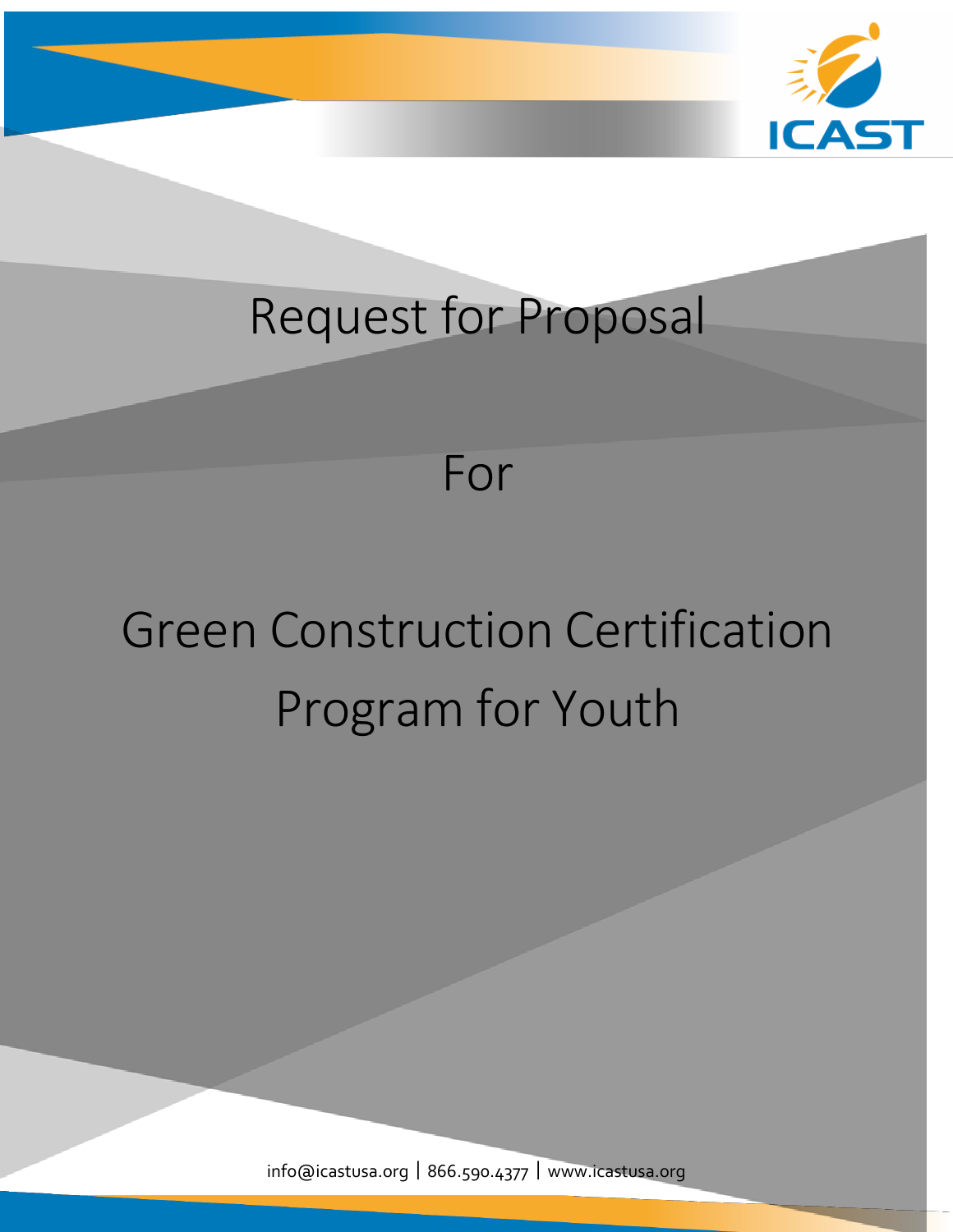

# **ISSUE DATE:** January 30, 2018

**PROJECT:** ICAST Youth Workforce Development Program

**PROJECT DESCRIPTION:** ICAST (International Center for Appropriate and Sustainable Technology) is launching a Youth Workforce Development Program in partnership with the U.S. Economic Development Administration (EDA) and multiple Youth organizations, to help disadvantaged youth from low-income communities across New Mexico and Texas (specifically ABQ Metro, Santa Fe, Farmington, Las Cruces and El Paso Metro) attain education and training in the growing green construction industry. The program involves education and training that will result in a 'certificate' being issued to the participating youth for (1) Online education classes through a local education partner, and (2) apprenticeships with on the job training by ICAST at its multifamily green retrofit project sites.

ICAST is developing and launching a 30-month training and job creation program across New Mexico and Texas to educate low-income youth on the basics of green building and construction and helping them gain necessary hands-on training through apprenticeships on local green job sites. ICAST will partner with ~four (4) Youth organizations to create this program.

The purpose of this RFP is to select the education partner for this program who will work with ICAST to develop a certificate course on the basics of green building and construction comprising an online educational component and OJT through an ICAST apprenticeship program. The online educational module will focus on renewable energy (primarily solar PV installation), energy and water efficiency (primarily installation of low-flow devices, pipe wraps, thermostats, weatherization, lighting, etc.) and health and safety improvements (primarily smoke and carbon monoxide detectors).

# **PERIOD OF CONTRACT/AGREEMENT:** 18 months

**PROPOSAL ACCEPTANCE DATE:** Proposals will be accepted until noon, Feb. 19th , 2018. Proposals received after noon will NOT be accepted. Proposals must be submitted via email to: Ed McIlvain[, edm@icastusa.org.](mailto:edm@icastusa.org)

QUESTIONS: All questions regarding this RFP must be submitted by 5:00 pm Feb. 7<sup>th</sup> 2018. All questions will be answered by 5:00 pm Feb. 12<sup>th</sup> 2018. Questions must be submitted via email to: Ed McIlvain, [edm@icastusa.org.](mailto:edm@icastusa.org)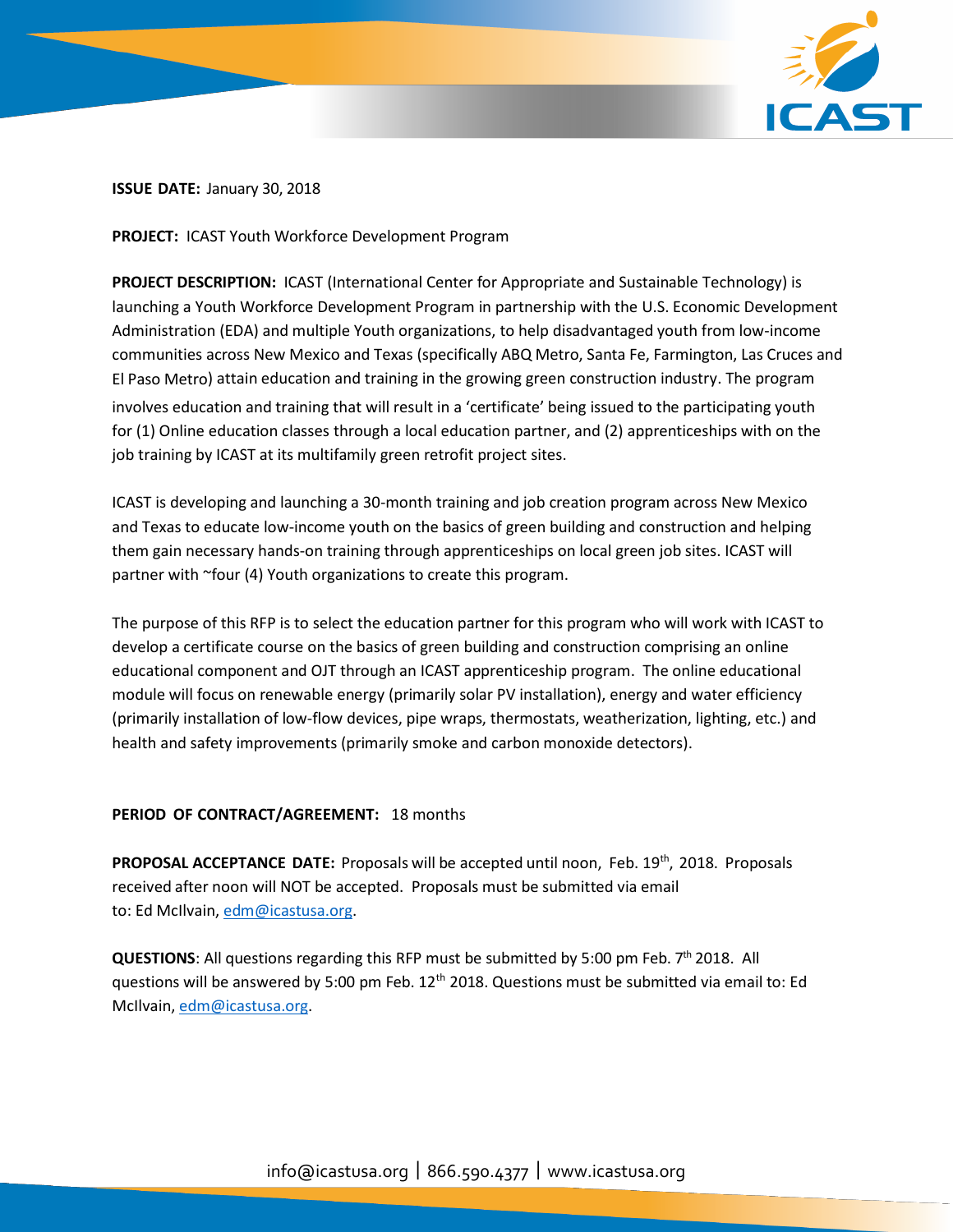

# **SECTION I: PURPOSE AND SCOPE OF WORK**

# **A. PURPOSE**

The purpose of this RFP is to meet ICAST's needs to provide the youth recruited through its Youth Workforce Development Program with relevant education and training for the hands-on apprenticeships they will be performing on ICAST jobs sites at multifamily properties. ICAST is looking for a partner educator who can develop a custom training program or modify an existing program that provides the youth with education and training on:

- (1) Energy Efficiency, installing: pipe insulation, programmable and smart thermostats, Energy Star appliances, LED lighting w/ and w/o sensors;
- (2) Water conservation, installing: low flow showerhead and aerators, toilets, low-flow outdoor Irrigation systems;
- (3) Indoor Air Quality Remediation, installing carbon monoxide and smoke detectors, exhaust fans and ventilation systems;
- (4) Renewable Energy, installing: solar PV systems. (As Solar PV training requires more time this could be a separate training with its own certificate.)
- (5) General Green Construction Best Practices.

The goal of this training program is to provide the youth who graduate through the program with additional marketable knowledge and a certification to help them acquire full time employment on completion of the program.

# Timeline:

- Receipt of Proposals: noon Feb 19th 2018
- Selection of Partner: Feb. 20<sup>th</sup>, 2018
- Contract Signed: Feb. 28<sup>th</sup>, 2018.
- Training Contract Begins: March 1<sup>st</sup>, 2018.
- Training Program Ends: March 1st, 2020.

# **B. SCOPE OF WORK**

ICAST envisions the education and training to meet the following guidelines:

- Education program not to exceed 40 hours for the energy efficiency training and 70 hours for the Solar PV installation training, or 110 hours for the total program
- Minimum of 120 total students/youth provided with training and certification;
- Ability to provide online classroom training since the program serves youth in both New Mexico and West Texas
- Certification based on successful completion of online/classroom education and OJT with ICAST on its multifamily project sites.

# info@icastusa.org|866.590.4377|[www.icastusa.org](http://www.icastusa.org/)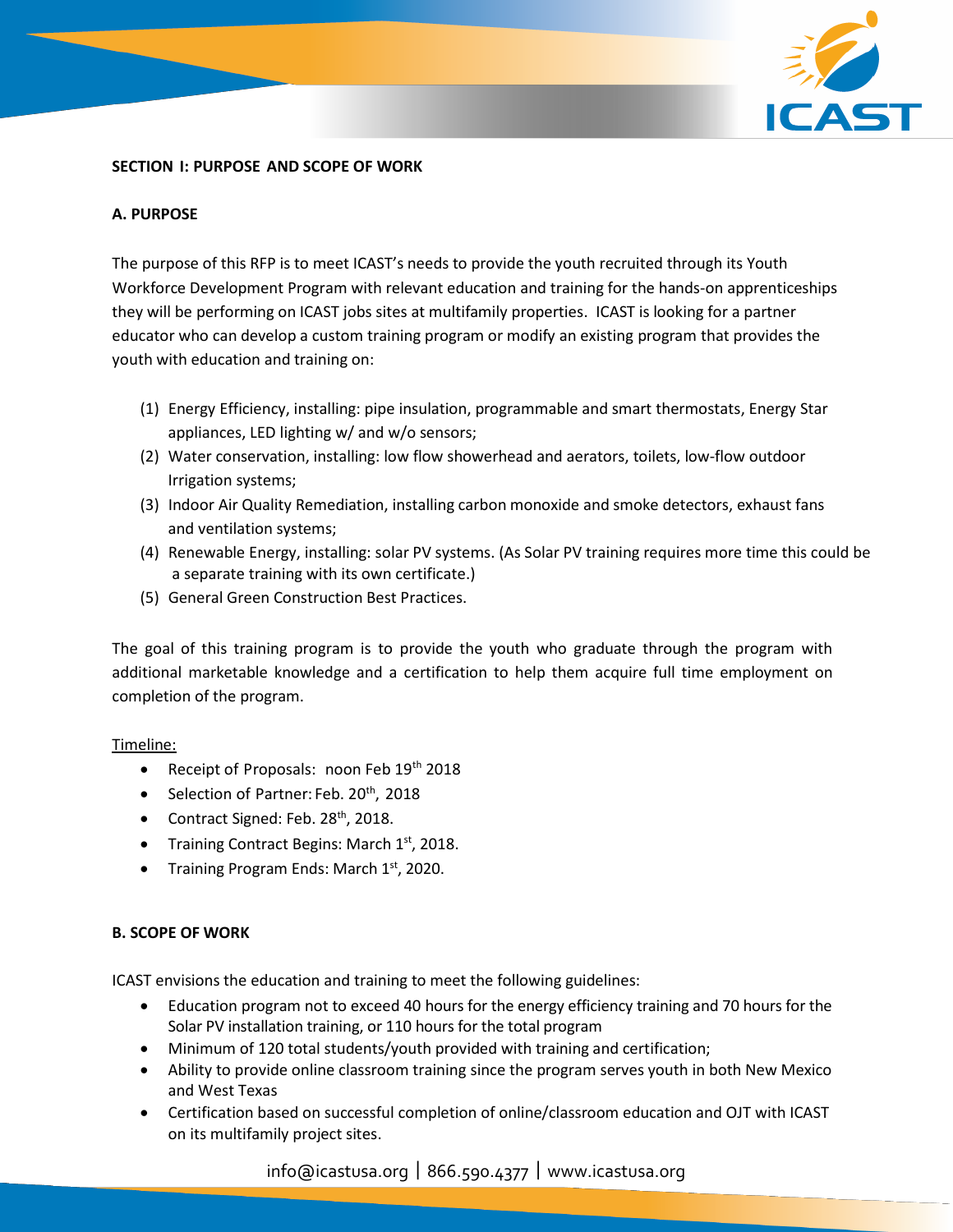

- Trainings can be delivered in multiple media;
- Training needs to incorporate a "train the trainer" aspect for ICAST's youth organization partners.

# **Train the Trainer 2 Day Sessions**

- Proposers should add an additional component to their proposals to provide costs for the "Train the Trainer" over a 2-day training session. Costs should include boarding and lodging, mileage or rental cars assuming 3 trainees.
- Proposers should include cost for a "mock kit" for hands-on training that would include energy efficiency and water conservation devices such as LED lights, aerators, showerheads, smart thermostats, etc. The kits will be provided to the three (3) trainers at the partner Youth organizations for them to provide hands-on training to the Youth.
- The purpose of this kit will be for the trainer to become proficient in the use of the kits components and learn how to train others with these components. The goal of these kits is for the trainers, after completing the "Train the Trainer" course, to be able to utilize the kits with the youth recruited through their organizations for hands on training exercises.
- Proposals should add a separate (optional) hands-on training for PV solar installation for 10 trainees.
- Please line itemize the costs associated with the "Train the Trainer" noted above by trip as well as the cost per kit developed, and the solar PV installation training as well as a description of what each item will entail.

The Program does NOT require college accredited classes. ICAST is open to proposals which further the goal of youth obtaining full time employment through innovative and cost-effective strategies.

# **SECTION II: PROPOSAL PREPARATION AND SUBMISSION REQUIREMENTS A. GENERAL REQUIREMENTS**

1. RFP Response. Proposersshall provide their proposal as an electronic copy e-mailed to [edm@icastusa.org](mailto:edm@icastusa.org) This email shall be titled: ICAST EDA Training Proposal.

2. Submission of Materials. An authorized representative of the Proposer shall sign the proposal.

3. Ownership of Materials. Ownership of all data, materials and documentation originated and prepared pursuant to the RFP and is part of the proposal submitted to ICAST, shall belong to ICAST.

4. General Qualifications: Please provide at least three references of current or past clients who shared as similar or relevant scope of work to this project.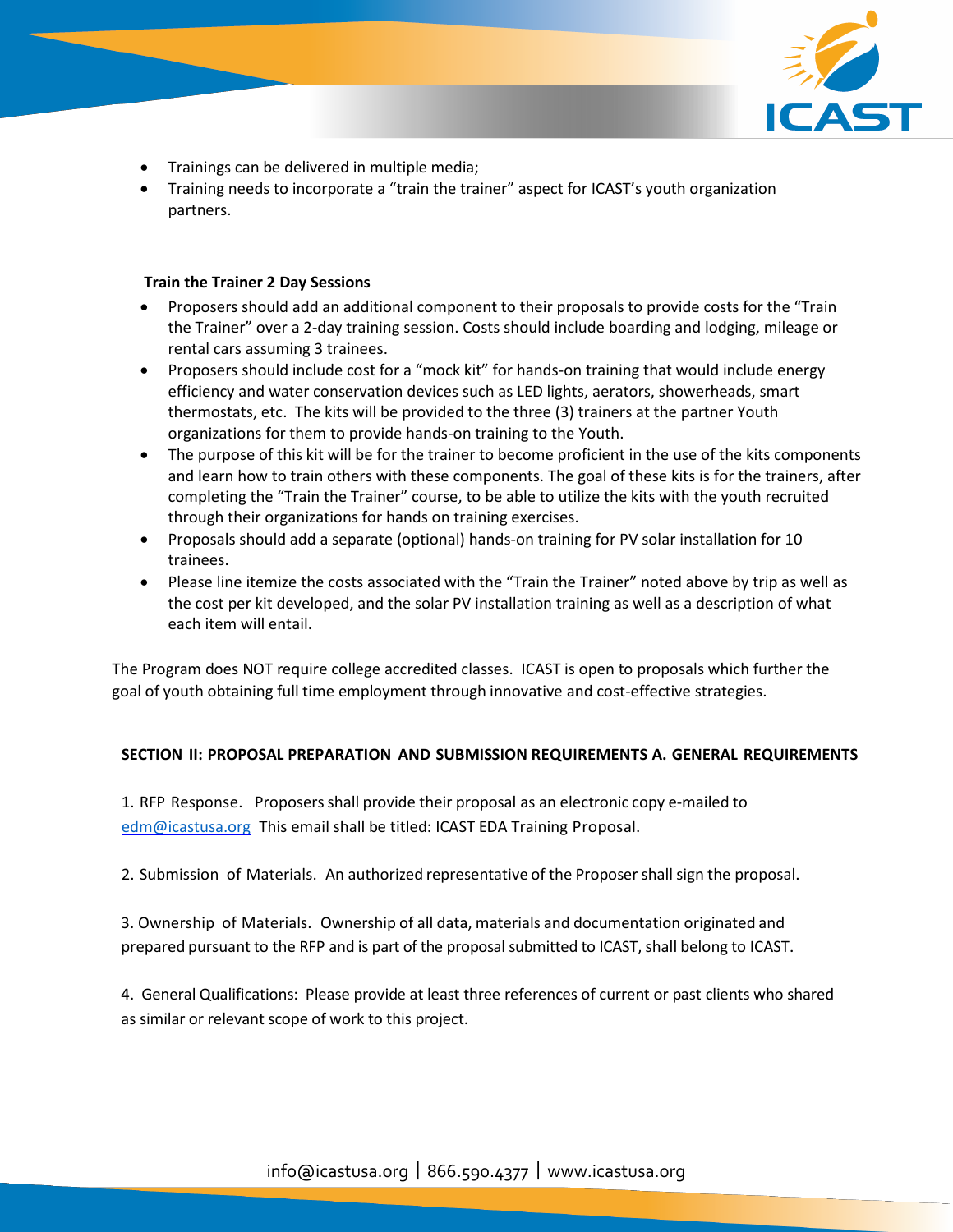

# **B. SPECIFIC REQUIREMENTS:**

Proposals should be as thorough and detailed as possible. Proposals will have minimum 11 point font, 1.15 line spacing and 1" margins. Offerors are required to submit the following items:

- 1. Cover Letter: A letter signed by authorized representative of the proposer. No more than 1 page.
- 2. General Qualifications:
	- i. Provide a brief general overview of your organization, in no more than 1 page.
	- ii. Describe your organization's qualifications and capabilitiesto meet the requirements of this RFP. Please note any similar training projects and provide at least three references. No more than 4 pages.
	- iii. Provide resumes with roles and responsibilities ofthe key personnel including management, and the point of contact who will be responsible for communication between your firm and ICAST for the scope of this project.
- 3. Specific plans for providing the proposed trainings and price:
	- i. Detail the proposed training program, including the following specific information in no more than 6 pages:
		- Delivery Method(s) of Classes
		- Training and Class Content general guidelines/content
		- $\bullet$  Preferred class sizes if not online
		- Availability of classes and timeline of classes over contract term.
		- Certification Process
		- Information of how you will work with ICAST to integrate its requirements into the training and certification program, specially how the OJT apprenticeships will complement your training
	- ii. Provide details of all possible costs for the program. Costs which are mandatory to program and costs which are potentially optional but will lead to a more successful program should be noted and explained. Budget can be either per certificate issued or youth trained or for the program as a whole that will provide a minimum of 120 certifications.
	- iii. Any Additional Information which the Proposer wishes to present, in no more than 5 pages.